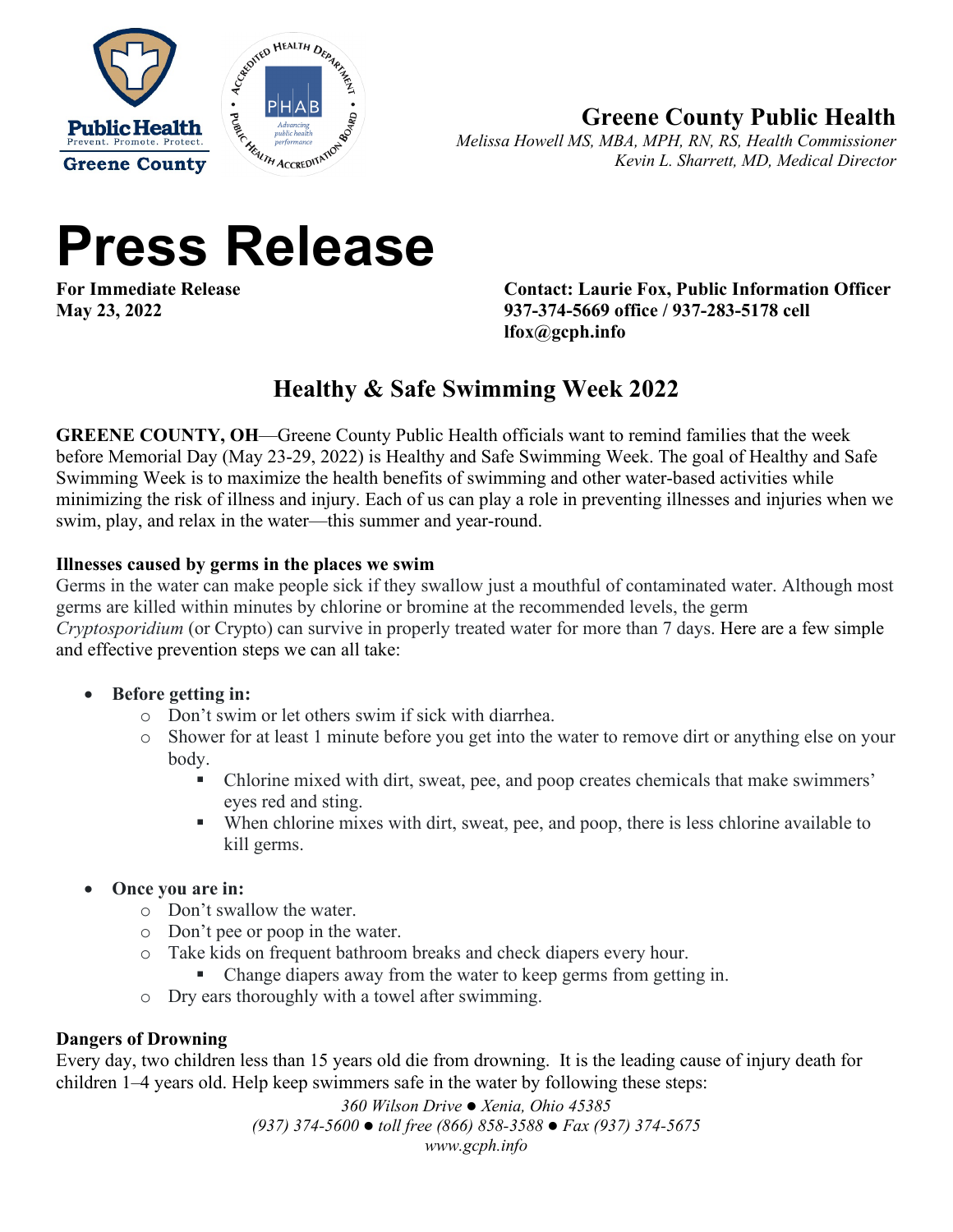

# **Greene County Public Health**

*Melissa Howell MS, MBA, MPH, RN, RS, Health Commissioner Kevin L. Sharrett, MD, Medical Director*

- Make sure everyone knows how to swim.
- Use U.S. Coast Guard-approved life jackets appropriately.
- Provide continuous, attentive supervision close to swimmers.
- Know CPR.
- Prevent access to water when pool is not in use.
	- o Install and maintain barriers like 4-sided fencing and weight-bearing pool covers.
	- o Use locks/alarms for windows and doors.

## **Injuries caused by mishandling pool chemicals (for pool operators and residential pool owners)**

Pool chemicals, like chlorine, are needed to protect swimmers' health. However, mishandling pool chemicals can cause serious injuries. Pool chemical injuries lead to about 4,500 U.S. emergency department visits each year, and over one-third of these preventable injuries are in children or teens. Follow these prevention steps:

- Read and follow directions on product labels.
- Wear appropriate safety equipment, such as goggles and masks, as directed, when handling pool chemicals.
- Secure pool chemicals to protect people and animals.
- Add pool chemicals poolside ONLY when directed by product label and when no one is in the water.
- Prevent violent, potentially explosive, reactions.
	- o NEVER mix different pool chemicals with each other, especially chlorine products with acid.
	- o Pre-dissolve pool chemicals ONLY when directed by product label.
	- o Add pool chemical to water, NEVER water to pool chemical.

#### **Harmful Algae and Cyanobacterial Blooms**

Algae and cyanobacteria (sometimes called blue-green algae) can overgrow or bloom in warm, nutrient-rich water. Some of these blooms can harm people, animals, and the environment. These events are referred to as a harmful algal or cyanobacterial blooms (HABs).

If harmful algal or cyanobacterial blooms produce toxins, they can cause a variety of symptoms, including skin irritation, coughing, sneezing, diarrhea, stomach pain, numbness, and dizziness. Symptoms vary depending on the type of toxin and the type of exposure, such as skin contact, eating contaminated food, swallowing contaminated water, or breathing in tiny, contaminated droplets or mist.

- When in doubt, stay out!
	- o Look for posted signs or other advisories from local public health authorities or beach managers. If the beach is closed or if there is guidance to avoid the water, stay out and keep your pets out!
	- $\circ$  Do not go into or play in water that:
		- Smells bad
		- Looks discolored
		- Has foam, scum, algal mats, or paint-like streaks on the surface
		- Has dead fish or other animals washed up on its shore or beach
	- o Keep children and pets from playing in or drinking scummy water.

*360 Wilson Drive Xenia, Ohio 45385 (937) 374-5600 toll free (866) 858-3588 Fax (937) 374-5675 www.gcph.info*